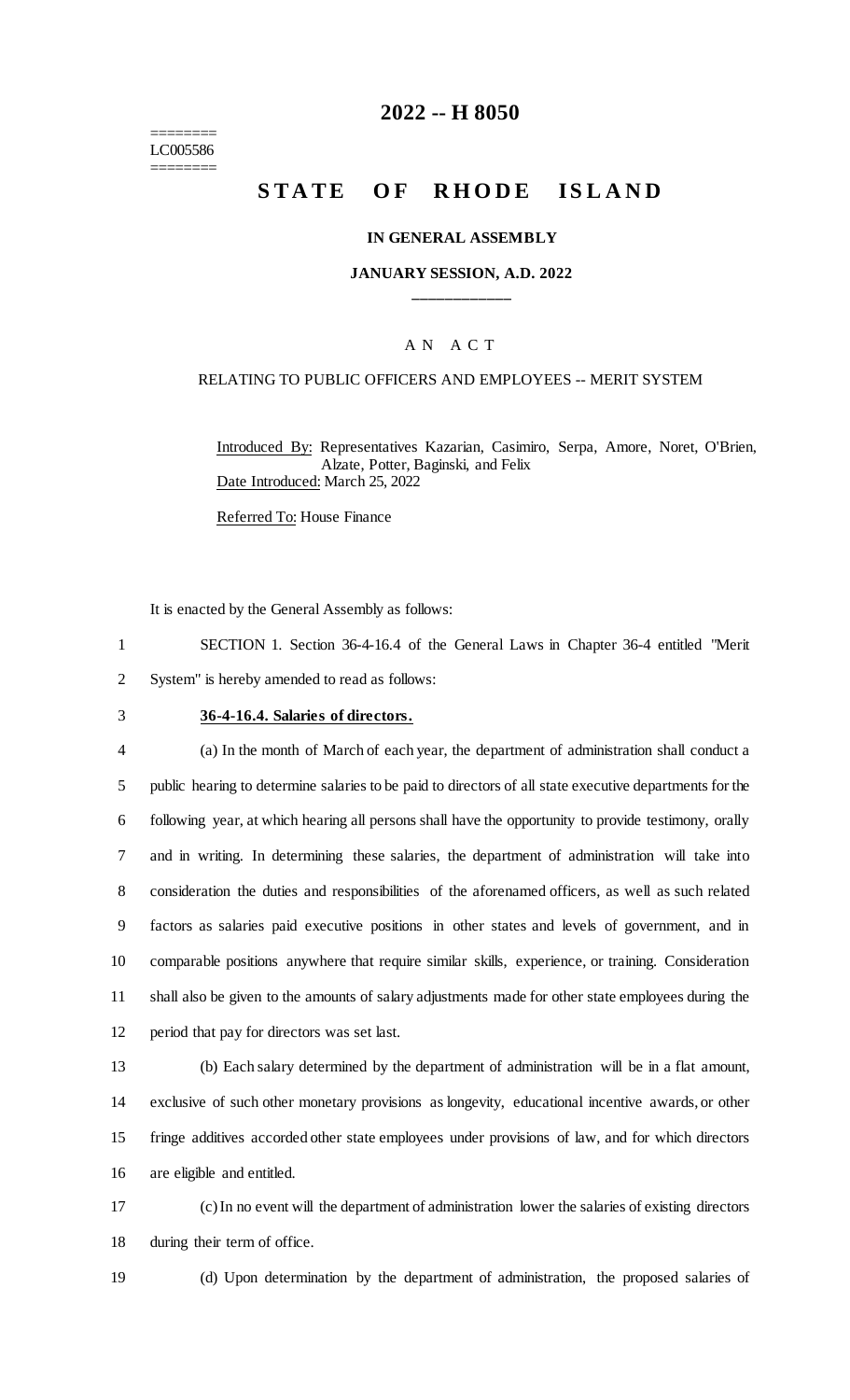directors will be referred to the general assembly by the last day in April of that year to go into effect thirty (30) days hence, unless rejected by formal action of the house and the senate acting concurrently within that time.

 (e) Notwithstanding the provisions of this section, for 2015 only, the time period for the department of administration to conduct the public hearing shall be extended to July and the proposed salaries shall be referred to the general assembly by August 30. The salaries may take effect before next year, but all other provisions of this section shall apply.

 (f) Notwithstanding the provisions of this section or any law to the contrary, for 2017 only, the salaries of the director of the department of transportation, the secretary of health and human services, and the director of administration shall be determined by the governor.

 (g) Notwithstanding the provisions of this section or any law to the contrary, for 2021 only, the salary of the director of the department of children, youth and families shall be determined by the governor.

(h) Notwithstanding the provisions of this section or any law to the contrary, beginning in

January 1, 2023, the salary of the child advocate of the office of the child advocate shall be one

hundred thirty-five thousand dollars (\$135,000) and the salary of the assistant child advocate of the

office of the child advocate shall be one hundred twenty thousand dollars (\$120,000).

SECTION 2. This act shall take effect upon passage.

#### ======== LC005586 ========